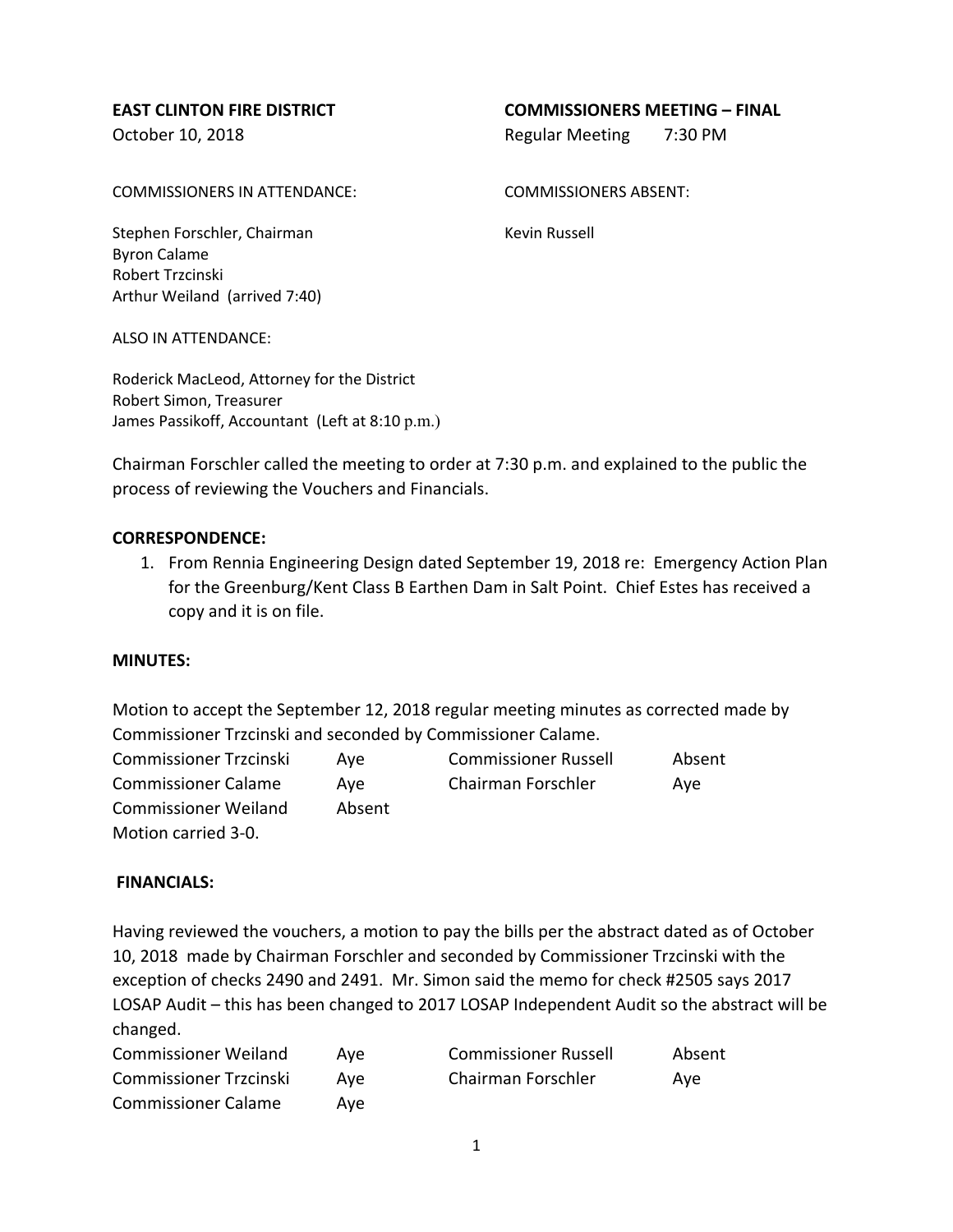Motion carried 4-0.

Motion to accept the bank statement for the period ending on September 30, 2018 and in agreement with that noted on balance sheet as put forward by Mr. Passikoff with no exceptions made by Chairman Forschler and seconded by Commissioner Trzcinski.

Commissioner Calame said in the on line version of the audit, \$7,000 was owed to the Building Fund and he is unable to locate that in the printed version. Mr. Passikoff said the printed version is only the P&L, not the balance sheet. The \$7000 is on the balance sheet and is a carry over from last year when money was switched between the reserve fund and the general fund. That needs to be transferred back into the building fund. The hard copies were returned to Mr. Passikoff and he will send out a revised version.

| <b>Commissioner Trzcinski</b> | Ave | <b>Commissioner Russell</b> | Absent |
|-------------------------------|-----|-----------------------------|--------|
| <b>Commissioner Calame</b>    | Ave | Chairman Forschler          | Ave    |
| <b>Commissioner Weiland</b>   | Ave |                             |        |
| Motion carried 4-0.           |     |                             |        |

**Audit** – Hard copies of the audit were received from Mr. Eglit along with the management letter. There were three issues addressed in the management letter. The first is Accounts Payable which states the same issues as last year. The Board is cognizant of it and when bills are paid in January, there is one stack for the prior year and one for the current year. The prior year's bills get dated December 31<sup>st</sup> and the current year's in January of the current year. The second issue is Sales Tax . Mr. Passikoff said the Fire Department is not supposed to pay sales tax. It is handled as best as it can but there will be some instances where sales tax will have to be paid. As was discussed last year, if someone purchases something out of pocket requiring reimbursement, sometimes it is more appropriate to reimburse the sales tax as well. Mr. Simon will pursue removing the sales tax off of the Central Hudson and Verizon bills. Mr. Simon said he sends the sales tax exemption letter to vendors. The third item is Budget Amendments. Mr. Passikoff said it was decided that, if necessary, a resolution to cover overspending would be made in January. Mr. Passikoff distributed the financial statement.

A motion was made by Chairman Forschler and seconded by Commissioner Weiland that the Board accepts the independent audit and authorizes Chairman Forschler to send a response to Mr. Eglit to the management letter stating we have read and accept your comments and authorizes Mr. Passikoff to file the audit with New York State. Commissioner Calame referred to the GASB73 form which was not used in preparation of the P&L and said he believes we have to send to the state what Penflex submitted to Mr. Eglit. Mr. Passikoff said the state will be happy with Note 5 in the financial statement – the audit is the first half of the note and the GASB is the second half of the note – both are in the audit. The information in the GASB is in the footnote. The onus is on Mr. Eglit who was provided both.

| <b>Commissioner Weiland</b>   | Ave | <b>Commissioner Russell</b> | Absent |
|-------------------------------|-----|-----------------------------|--------|
| <b>Commissioner Trzcinski</b> | Ave | Chairman Forschler          | Ave    |
| <b>Commissioner Calame</b>    | Ave |                             |        |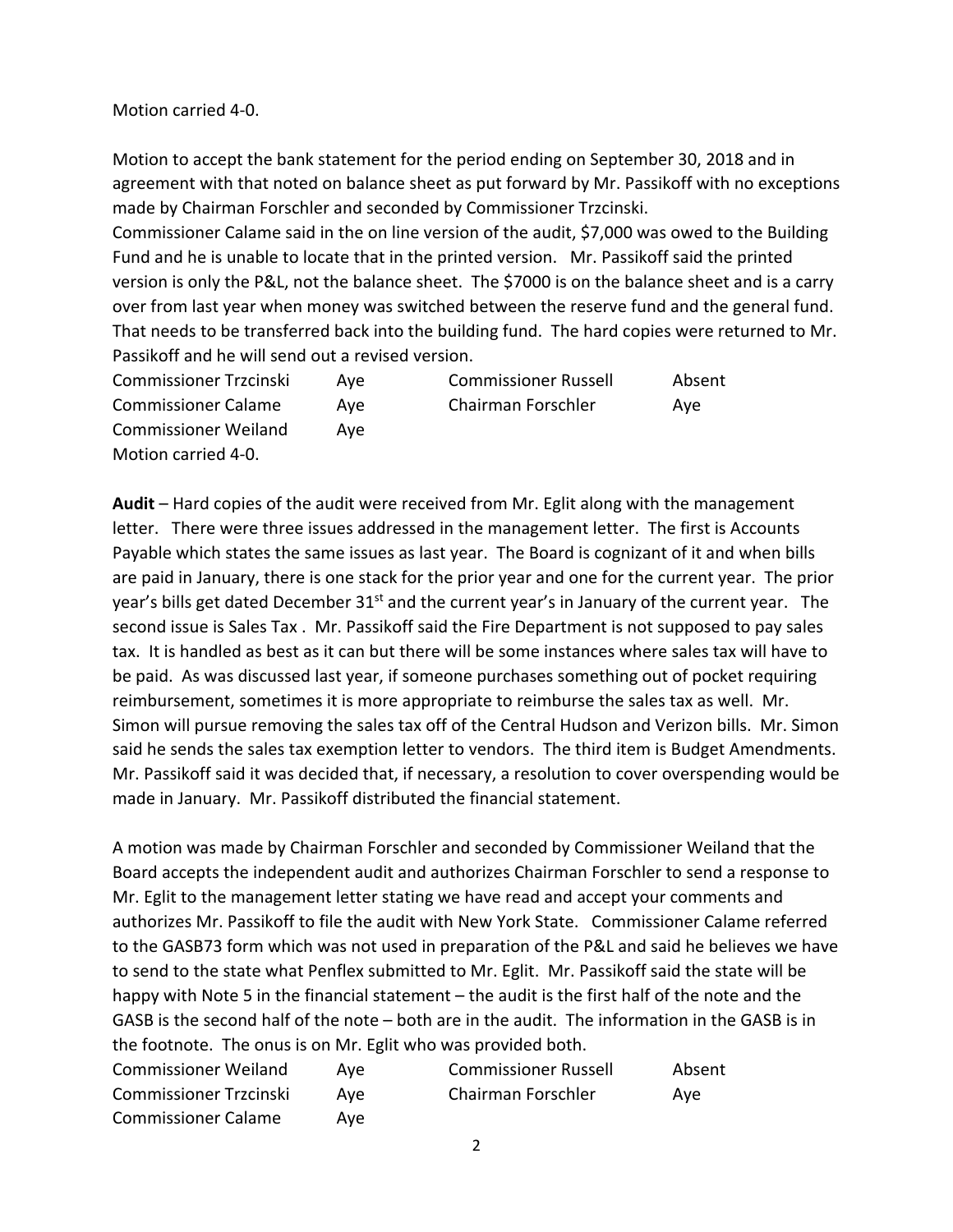Motion carried 4-0.

Mr. Simon is authorized to put the audit on the website pending receipt of the PDF from Mr. Eglit of the audit and the management letter.

**Permissive referendum** - was published on September 19, 2018 so it has not been 30 days as of today. This will be on the November agenda.

**RBC Statement on Website** – Commissioners Calame and Trzcinski are in favor of posting this statement on the website so the taxpayers know where the LOSAP money is going. Mr. Passikoff said the monthly financial statement has a column for LOSAP and includes the performance for the month, showing the investments in total but not the laundry list of investments. If the statement were to be posted on the website, he strongly recommends the account number be redacted. Mr. Passikoff said the LOSAP Committee would be looking at what funds the money is in and the public can FOIL that information. Commissioner Weiland suggested updating the report quarterly on the website. Commissioner Trzcinski said we also receive a portfolio analysis which shows the rates of return and that information is not in the RBC report.

A motion was made by Commissioner Calame that the Board commence putting the RBC monthly statements and all portfolio analysis provided by RBC during the year on the website. There was no second and Commissioner Calame withdrew the motion. This subject will be revisited at the November meeting when the specific reports can be identified.

**Property Tax Charge Backs** – Chairman Forschler said we have received a county chargeback memo from Ray Oberly dated October 5, 2018 regarding notice of charges to towns for services related to the production of assessment rolls and bills, maintenance of escrow accounts, and refunds related to erroneous taxes and judgments. Mr. Passikoff said the District could pay the fee of \$467.35 but normally the town collects this amount with the next tax cycle which is what has been done in the past and that is what other fire districts do. The Board agreed that having received the chargeback notice and per previous practice, we will not pay the bill with the understanding the town will add it to the amount they collect at the next tax cycle.

**Perma Refund** – Commissioner Trzcinski said Perma has a refund for the District and they wanted to put the amount directly in the District's account as they do not refund with cash but since that is not the correct way to do it, they will apply this amount to next year's bill. Mr. Passikoff said this situation will come up more and more. One way to handle this is what the Arlington district did – they opened up an account, put \$100 in it, and use that account for ACH's so the money is deposited and then immediately removed and put in the account it belongs in.

**Budget hearing** - is Tuesday, October 16<sup>th</sup> from 7 to 8 p.m. The legal notice was filed with the paper and sent to the District and Town websites and posted on the firehouse bulletin board.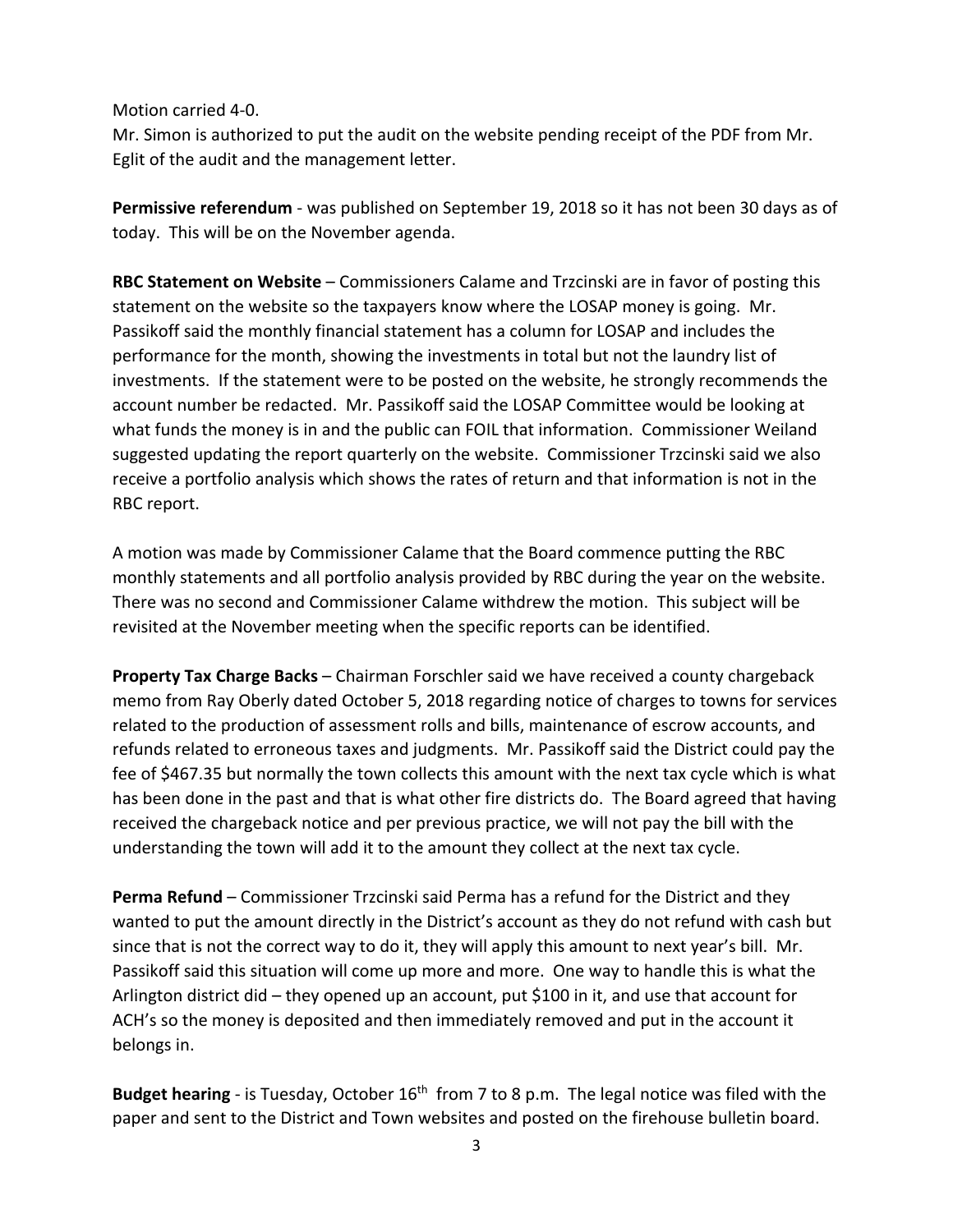**Next year's audit** – Mr. Passikoff will send out the RFP. He will document who he sends it to and provide copies for the Board. He will send Commissioner Weiland a copy of the RFP and who it is sent to. Mr. Passikoff proposed to send it to a firm in Albany and Connor Davies.

**FIRE POLICE:** Tim Odell N/A

**DEPARTMENT**: Monthly calls: 7 for September Year to Date: 89 as of September 30

# Car 1 - Don Estes -

- The back up extrication unit on 63 was recently serviced the unit was found to be lacking and had to have hose replacement. Chiefs Estes and Bathrick decided it is a safety problem as the heavy unit would have to be lifted over the back bar of 63 to it is being relocated to the back step.
- 38-63 has a problem with the front end. It is still in service but will be going for service ASAP.
- MES is to deliver the portable pump soon. We need certain information and a forest ranger check to get our matching funds. There is about a month's time left to accomplish this.
- The Department is doing a lot of community public relations. We attended a great event at the Clinton library and the Clinton Alliance Church doing extrications as well as the Upton Lake School.
- Brush truck The chasses will be delivered in mid- November. We are coordinating the skid unit at same time and everything will be going down to Hopewell Apparatus. The brush truck should be in service by the end of November/beginning of December.
- Mutual aid The agreement was signed with West Clinton. Chief Estes showed the new mutual aid lines and described the agreement. The signed agreement, which Chairman Forschler read, was sent to Marisol Santiago at ISO Verisk Analytics. It is a pre-plan versus mutual aid and affects residents that are getting rated a 10 for insurance as opposed to an 8 or 9. The letter will be put on the District website.
- CAD (Computer Aided Dispatch) system still waiting to nail that down.

Car 2 – Jim Bathrick

- The drill this month on October 25<sup>th</sup> at 1800 hours will be on chimney fires and monitors.
- We are still waiting on the Scott Packs but they should be in soon we have received the other equipment we ordered.
- The attic has been cleaned out and organized.
- Patty Van Leuven has completed the training and is now a new fire police member. She will be sworn in tonight.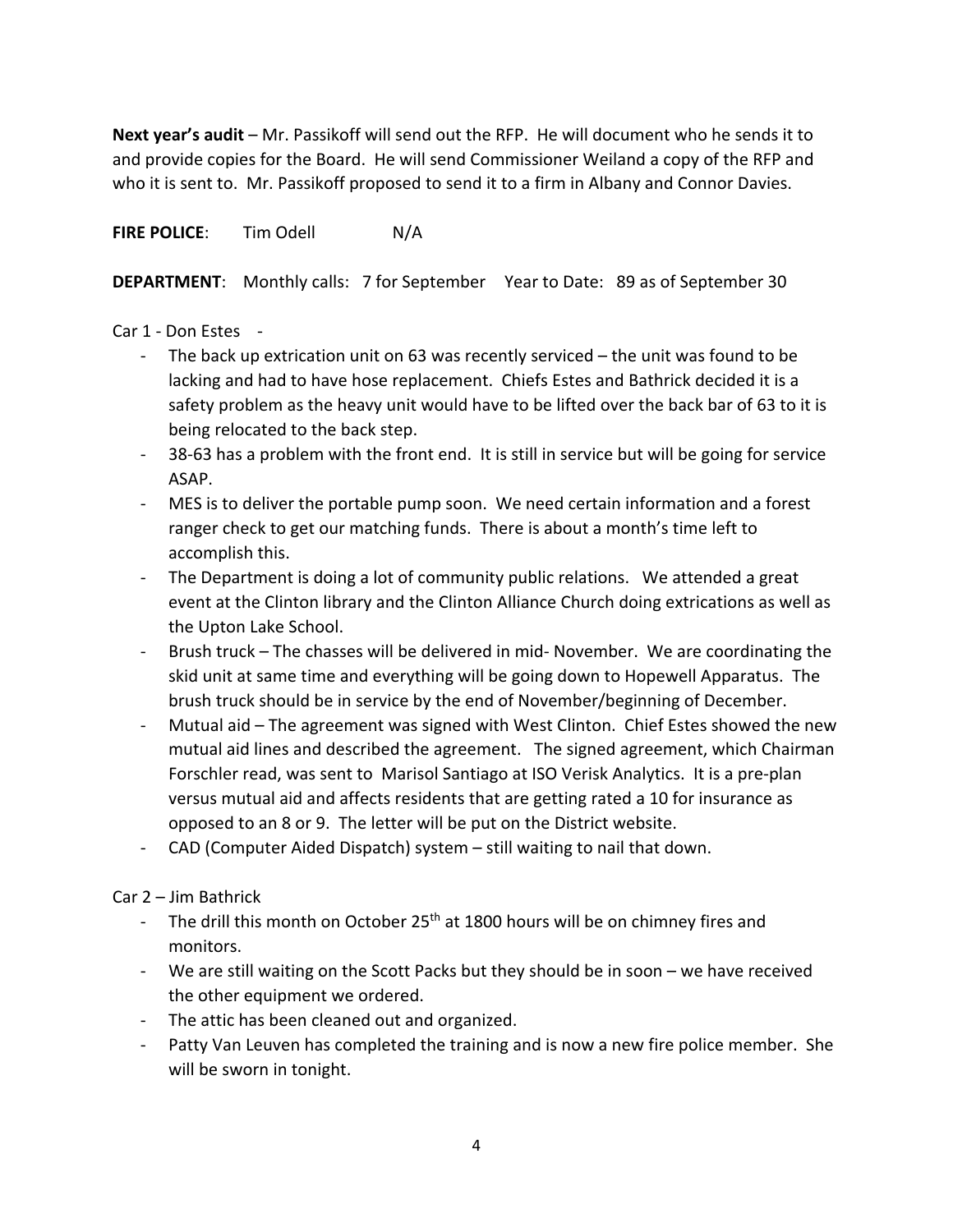Commissioner Trzcinski asked if there is any information on the rehab vehicle with the generator that does not work? Chief Estes said it was given to a person to take care of. Mr. Simon is looking through the invoices for the service history and will make a copy of the documents and provide them to the commissioners.

Car  $3 -$  Jim Raffell N/A

## **SUPPORT:** N/A

**RESCUE:** Susan DeHaan Monthly Calls: 21 Responses Year to Date:

- The District vehicle which is now parked at her house has been well used in the last two weeks.
- They had 21 responses for September and are at more than 114 for the year. She and Chief Estes went through all the reporting from the first of the year and broke it down into more specific categories and she presented some of the data.

## **Safety**:

- TEK was at the firehouse to do physicals on October 2<sup>nd</sup> and October 18<sup>th</sup>. 50% of members had physicals on the  $2^{nd}$  with the balance scheduled for the  $18<sup>th</sup>$  with one or two people going directly to TEK.
- Chairman Forschler said there has been a quote of \$60 a month for floor mats to be put at the entrance door, at the bottom of the stairs, at the back entrance door and in front of the sink to be replaced every other week. This will create a safer and cleaner environment.

A motion was made by Chairman Forschler and seconded by Commissioner Trzcinski to authorize the payment to Ulster Uniforms to provide the floor mats for the entrance door, at the bottom of the stairs, at the back entrance door, and in front of the sink to be replaced every other week for the sum of \$60.00 a month.

| <b>Commissioner Trzcinski</b> | Ave | <b>Commissioner Russell</b> | Absent |
|-------------------------------|-----|-----------------------------|--------|
| <b>Commissioner Calame</b>    | Ave | Chairman Forschler          | Ave    |
| <b>Commissioner Weiland</b>   | Ave |                             |        |
| Motion carried 4-0.           |     |                             |        |

- The contractor is coming tomorrow night to look at front door, extending the storage area and to look at trusses up in the attic that have bend and twist. He will provide a quote.
- Electric Commissioner Trzcinski has one quote for \$2,000. He is still working on this.

**Mold** – Commissioner Trzcinski said the Enviro Check inspector did the inspection. The check is in tonight's batch – once they get the check, they will give us the report. If the work exceeds a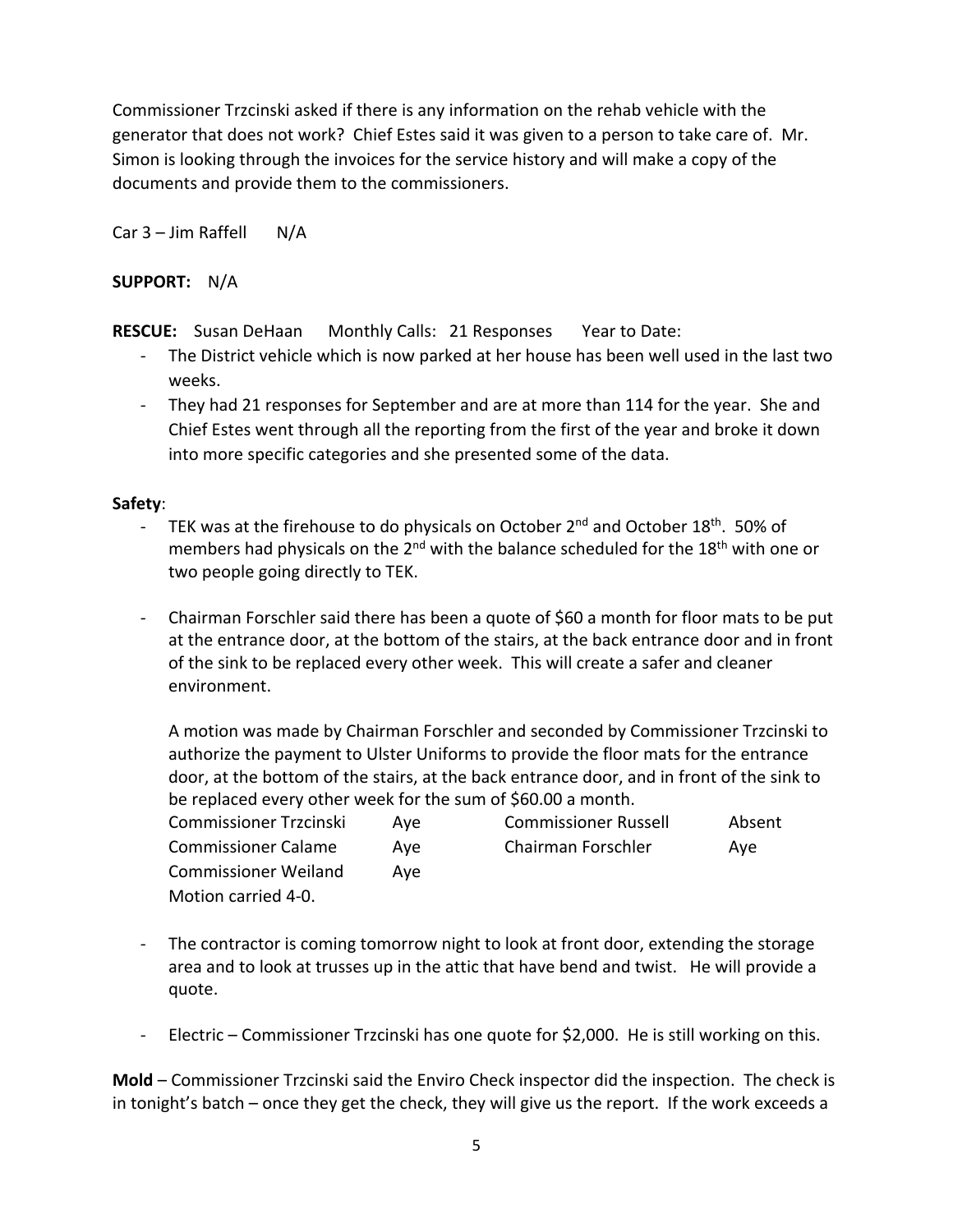specific amount, Commissioner Trzcinski will have to get three quotes, one of which will be Serve Pro.

**Cancer insurance** – Commissioner Trzcinski said more information is forthcoming. We need the fit test results from TEK. The insurance agency has not finalized the final rules and regulations. He asked if TEK is starting the cancer screenings now.

**Carpet cleaning** – Since we will be getting the mats in, this is a good time to get the carpet deep cleaned.

A motion was made by Chairman Forschler and seconded by Commissioner Calame to authorize up to \$500.00 to get the carpet deep cleaned.

Commissioner Calame Aye Commissioner Russell Absent Commissioner Weiland Aye Chairman Forschler Aye Commissioner Trzcinski Aye Motion carried 4-0. Commissioner Weiland has measured the room and will make some phone calls.

**Supplies for the Cleaner** – Commissioner Weiland should be able to get supplies at Williams Lumber. Mr. Simon will take the necessary steps to put Commissioner Weiland on the Williams account as an authorized user.

**Bean Store update** – Since Chairman Forschler sent the letter, there has been no response from the Dutchess County Department of Public Works or the highway superintendent of the Town of Clinton. Commissioner Weiland said the Beans are putting orange traffic cones in front of the store to prevent patrons from parking there. He is also still trying to get a mirror installed across the road.

**Town of Washington 2018 contract** – Chairman Forschler and Gary Cifferri had a conversation last month and Gary was in agreement so Chairman Forschler supplied an amount on the contract and verbiage on the covered area. Subsequently, he has received a communication from Mary Alex, Town Clerk of the Town of Washington, in which she forwarded him a Town of Washington contract with a verbiage change. Chairman Forschler responded that he and Gary had agreed to the contract ECFD sent with our added verbiage. He has not heard back from her.

**Inventory barcode system** – Mr. Simon is waiting for the inventory to be completed. The vehicles still need to be inventoried.

## **Membership – Ed Olson**

Nancy Naim, a new member, has joined Support and is going through the review process.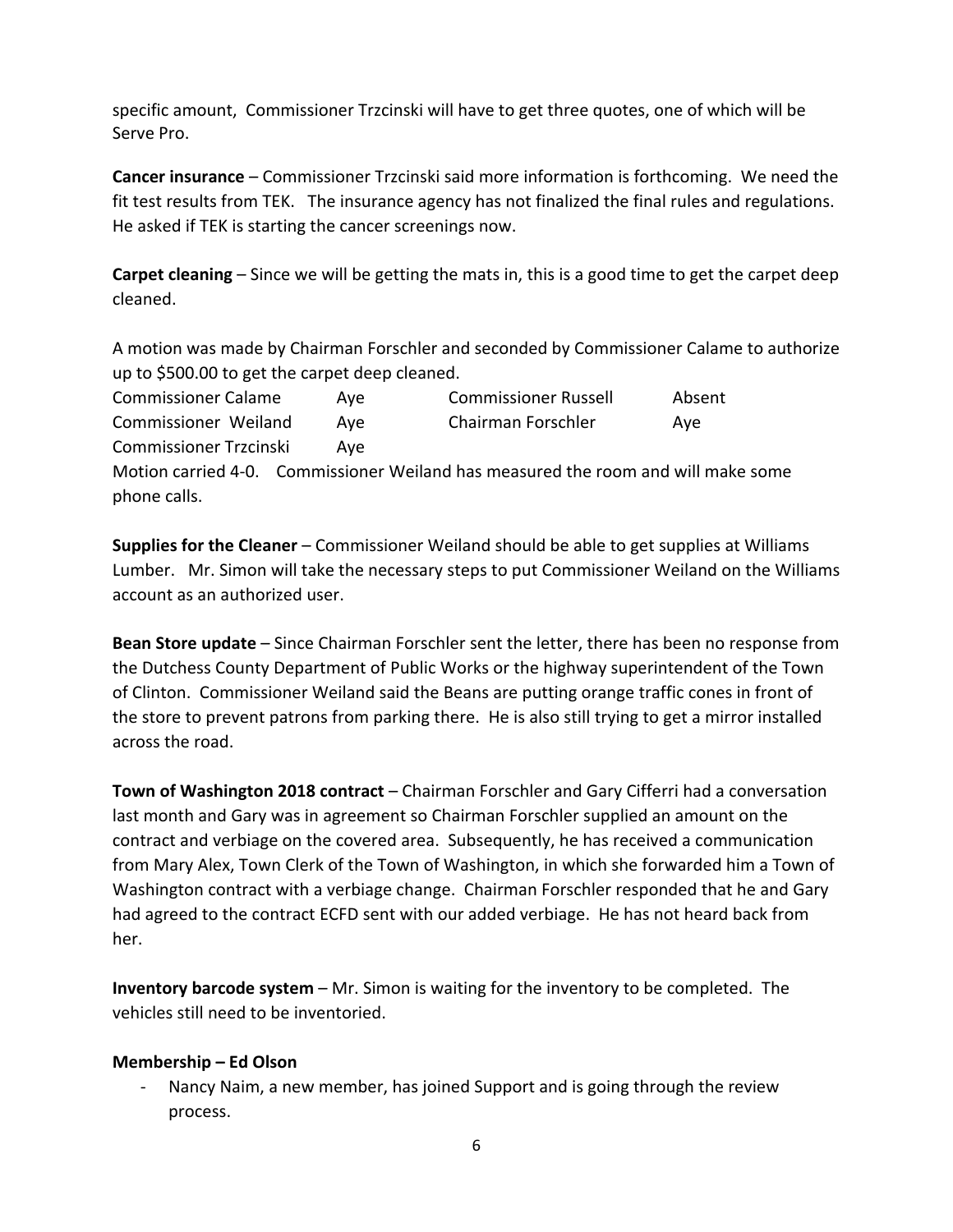- A letter was received from Pat Miglio asking to go to inactive status.
- A letter was received from Tom and Rose O'Brien stating their intention to switch from rescue to fire police.
- The background check for Nathan Silviens has been completed and is clear. Nathan is enrolled in the EMT course, has passed his physical, and is free to start responding.

A motion was made by Chairman Forschler and seconded by Commissioner Trzcinski to accept Nathan Silviens for membership.

| <b>Commissioner Calame</b>    | Ave | <b>Commissioner Russell</b> | Absent |
|-------------------------------|-----|-----------------------------|--------|
| Commissioner Weiland          | Ave | Chairman Forschler          | Ave    |
| <b>Commissioner Trzcinski</b> | Ave |                             |        |
| Motion carried 4-0.           |     |                             |        |

**Election day** in November is covered by Commissioners Calame and Trzcinski for the machines.

**Annual election** – Commissioner Calame thinks the hours of 6:00 p.m. to 9:00 p.m. is too limited and would like to start earlier, either 4:00 or 5:00 p.m. After some discussion, 5:00 was the agreed upon time due to work schedules.

A motion was made by Commissioner Calame and seconded by Commissioner Weiland that the annual election to be held on Tuesday, December 11, 2018 will be held from 5:00 p.m. to 9:00 p.m.

| <b>Commissioner Calame</b>    | Ave | <b>Commissioner Russell</b>                                             | Absent |
|-------------------------------|-----|-------------------------------------------------------------------------|--------|
| Commissioner Weiland          | Ave | Chairman Forschler                                                      | Ave    |
| <b>Commissioner Trzcinski</b> | Ave |                                                                         |        |
|                               |     | Motion carried 4-0. The Secretary will contact the election inspectors. |        |

## **Executive Session**

A motion was made by Chairman Forschler and seconded by Commissioner Trzcinski to adjourn into executive session at 8:51 with Mr. MacLeod to discuss legal issues.

| <b>Commissioner Calame</b>    | Ave | <b>Commissioner Russell</b> | Absent |
|-------------------------------|-----|-----------------------------|--------|
| Commissioner Weiland          | Ave | Chairman Forschler          | Ave    |
| <b>Commissioner Trzcinski</b> | Ave |                             |        |
| Motion carried 4-0.           |     |                             |        |

A motion was made by Commissioner Trzcinski and seconded by Commissioner Calame to return to regular session at 9:00 p.m.

| <b>Commissioner Calame</b>    | Ave    | <b>Commissioner Russell</b> | Absent |
|-------------------------------|--------|-----------------------------|--------|
| Commissioner Weiland          | Absent | Chairman Forschler          | Ave    |
| <b>Commissioner Trzcinski</b> | Ave    |                             |        |
| Motion carried 3-0.           |        |                             |        |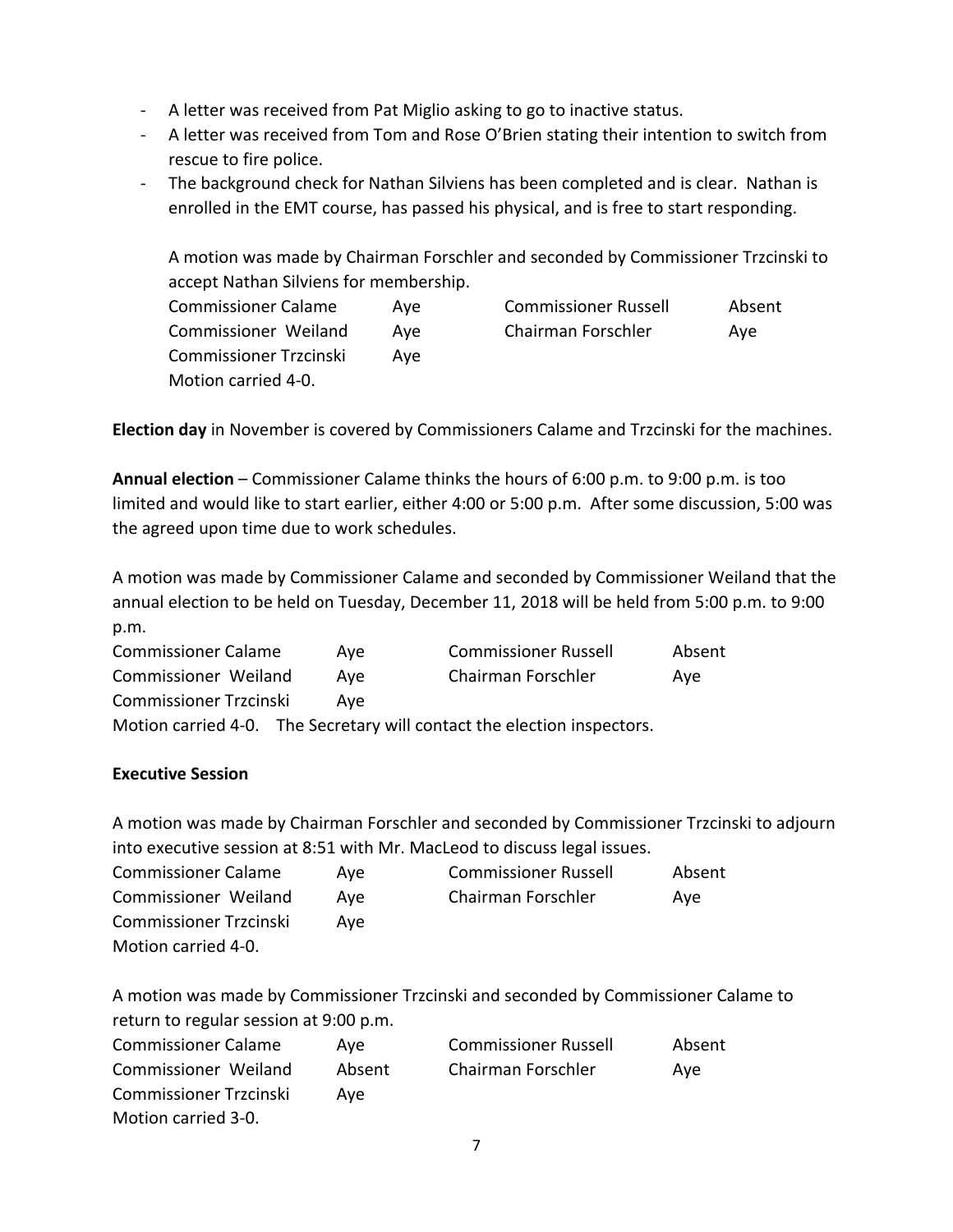**LOSAP entitlement age** – Discussions were previously held regarding changing the entitlement age for LOSAP. If so, it would require a referendum. A decision needs to be made tonight if that will be part of the annual election.

A motion was made by Chairman Forschler and seconded by Commissioner Weiland that the LOSAP entitlement age be modified to 60. This entitlement age change would affect only new members as they come in; there is no change for current participants in the LOSAP program. Mr. MacLeod said that is correct. Commissioner Calame would like to postpone this decision to early next year after Penflex and RBC come in to discuss rates of return. There are reasons to take a more careful look at the LOSAP program. There will be other issues coming up for referendum so we could do them all at once. Commissioner Trzcinski agreed with this and Commissioner Weiland said he is willing to wait. Chairman Forschler withdrew his motion which was acceptable to Commissioner Weiland.

**Reserve funds** - We have had discussions over the last month and Mr. MacLeod has opined that previous boards failed to take appropriate action prior to 2007 to legitimize the reserve funds. There are three reserve funds that we thought we had: repair fund, equipment purchase fund, and capital fund. The rules changed in 2007. Prior to 2007, a Board of Fire Commissioners could establish a reserve fund by resolution. After 2007, in most cases a referendum is required. Prior to 2007, previous boards should have made sure there was a resolution on the books to legitimize the reserve funds. In a conversation with Dave Garwood, that failed to happen. That being said, the repair fund is the exception to the rule and can be established by resolution only. The repair fund is a unique instrument that allows us to save money for emergencies and spend it without a permissive referendum. It is permissible by resolution to move monies from one reserve fund to another. Where we need to start is by establishing a repair fund this evening that we can accomplish via a resolution of the board. The transfer of funds does not depend on the amount. Commissioner Weiland said past town law indicates there should be a description of the size of the fund. Mr. MacLeod said any reserve fund should have an adopted document as to what it is going to be used for stating x amount of dollars. Mr. Passikoff was of opinion we should, in any given year, put aside one twentieth of the replacement cost of the fleet which should be put into a reserve fund for equipment replacement or purchase. We are underfunded significantly. The caveat of the repair fund is you have to pay 50% back in the next two years of money spent – that is why you don't have to go to referendum. Mr. MacLeod said you can make the fund as broad as you want but repair does not mean replace or build – it should not be used as a holding account. Most districts that have reserve repair accounts usually have small accounts, between \$20,000 to \$50,000. Chairman Forschler favors a repair fund because it would be prudent to legitimize the fund we thought we had this evening, temporarily move all reserve fund monies to that repair fund and then transfer the bulk of that money to the equipment purchase fund assuming we can get it legitimized. Mr. MacLeod said if you put \$300,000 in the repair reserve fund and you take it out, you have to put it back. If the Board were to take the position now that the intent is to establish an equipment reserve fund and will put the money that is in the account now into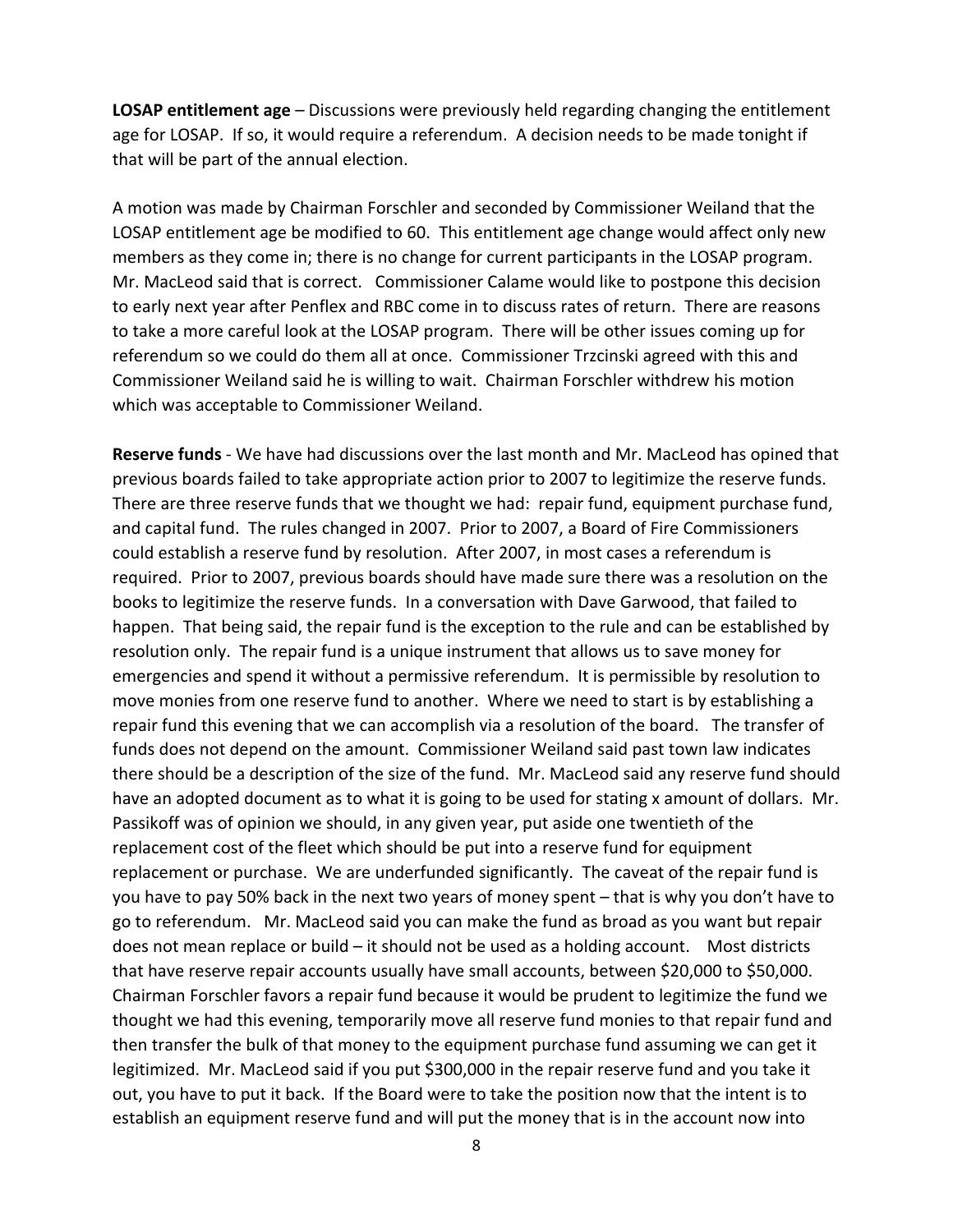that fund, you could carry that amount over from one year to the next. Commissioner Calame thinks the Board should not rush this but wait until after the first of year. If a referendum is scheduled for the March time frame, the Board could do an equipment reserve fund and a building fund and it would give the Board time to explain why these funds are needed. Mr. MacLeod agreed that a public relations campaign to explain the need for the funds would be helpful. Commissioner Trzcinski said if the reserve funds don't pass, then a decision has to be made as to where to put the money. Chairman Forschler is agreeable to the March time frame. Mr. MacLeod said as long as the Board intends to act on the reserve fund accounts, carrying the balance over after December  $31<sup>st</sup>$  is justifiable.

A motion was made by Chairman Forschler and seconded by Commissioner Weiland that the Board establish a repair reserve fund and to transfer to it that balance which we believed was legitimized in a repair reserve fund which equals \$35,468.81.

| <b>Commissioner Calame</b>                                                                      | Ave | <b>Commissioner Russell</b> | Absent |  |  |
|-------------------------------------------------------------------------------------------------|-----|-----------------------------|--------|--|--|
| Commissioner Weiland                                                                            | Ave | Chairman Forschler          | Ave    |  |  |
| <b>Commissioner Trzcinski</b>                                                                   | Ave |                             |        |  |  |
| Motion carried 4-0. The size of the fund does not need to be defined; it will grow by interest. |     |                             |        |  |  |

Chairman Forschler said the Board should give some thought as to how proceed at the next meeting. We are all in agreement that the equipment purchase fund is needed and is underfunded at this time. Someone will need to do a write up as to why this is important and as to what our contribution to that fund should be as far as the cost of replacing equipment and NYS guidelines. He and Chief Estes will discuss and address at the November meeting. It will be prudent to schedule some public hearings and to get a mailer ready to explain what the Board's intentions are. Board members should come to the November meeting prepared to discuss this.

**Penflex Contract** – The East Clinton Fire District Service Board Program agreement needs to be signed.

A motion was made by Commissioner Calame and seconded by Commissioner Trzcinski that Chairman Forschler sign the Penflex contract with a \$3,900 base fee, \$18 participation fee, \$75 per letter fee for payment certification and trustee directive letters which comes to a total estimated standard and distribution service fee of \$5,000 plus a fee of \$495 to complete the audit package and a fee of \$950 to complete the GASB 73 package to bring the total to slightly under \$7,000.

| <b>Commissioner Calame</b> | Ave | <b>Commissioner Russell</b> | Absent |
|----------------------------|-----|-----------------------------|--------|
| Commissioner Weiland       | Ave | Chairman Forschler          | Ave    |
| Commissioner Trzcinski     | Ave |                             |        |
| Motion carried 4-0.        |     |                             |        |